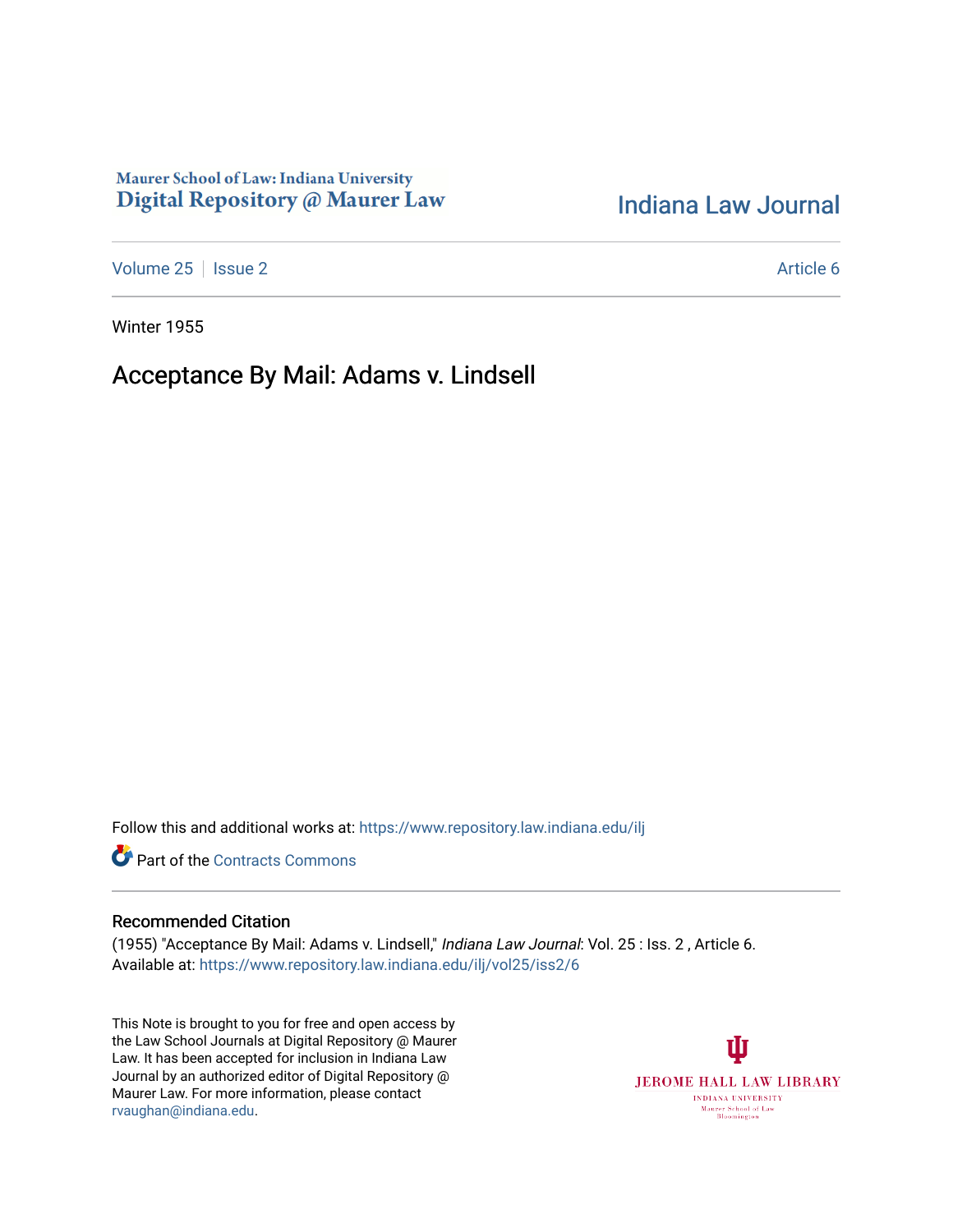### **CONTRACTS**

### **ACCEPTANCE** BY MAIL: **ADAMS** v. **LINDSELL**

After considerable negotiation, the United States Coast Guard ordered two sets of ships' propellors from H. A. Dick, who signed the order and returned it by mail. The following day he telegraphed the Coast Guard that he had mistakenly quoted the price for one instead of for two sets of propellors. The Coast Guard received this telegram several days before the mailed acceptance. The parties agreed on a new price and the propellors were manufactured and delivered by Dick. Subsequently, the Comptroller General of the United States ruled that a contract had been made when Dick mailed his acceptance and that the contract could not be reformed. Dick brought suit in the Court of Claims when the government refused to pay the higher price. On the Government's demurrer the court, one judge dissenting, refused to hold that a contract had been formed when Dick mailed his acceptance, reasoning that since current postal regulations permit one to withdraw a letter from the mail, the post office is no longer an agent of the of feror for the purpose of receiving an acceptance.' *Dick v. United States,* 82 F. Supp. 326 6(Ct. **Cl.** 1949).

Here again are parties seeking the answer to the familiar question: At what stage during negotiation by mail is a contract formed? This battleground for legal scholars<sup>2</sup> has not perplexed the courts which, for one-hundred and forty years, have clung to the ruling in *Adams v. Lindsell.3* There the offeror revoked by selling the goods to a third party while the offeree's

2. For typical comments see: Ashley, *Formation of Contracts Inter Absentes,* 2 CoL. L. REv. 1 (1902); ANSON, LAW OF **CONTRACTS** (Corbin's **Ed.** 1930) 46-47; Hodel, *Colnmnunication of Acceptance Between Parties at a Distance,* 14 CORN. L. Q. 273 (1929) **;** Corbin, *Offer and Acceptance,* 26 YALE L. **J.** 169, 204 (1917) ; Stimson, *Effective Time of an Acceptance,* 23 MINN. L. Rxv. 776 (1939) **;** Langdell, *Contracts by Letter, 7* AM%. L. Rev. 433 (1872); 1 WILLISTON, CONTRACTS § 81 (1920); POLLOCK, CONTRACTS 38 (9th Ed. 1921); 1 **PAGE, CONTRACTS** § 199 (2d. Ed. 1920); Note 7 HARv. L. REV. 301 (1894).

**3.** 1 B. and Ald. 681, 106 Eng. Rep. 250 (1818). With the exception of one early Massachusetts case (McCulloch v. Eagle Ins. Co., 1 Pick 278 [1822]) the courts of the United States have been unanimous in ruling that a bilateral contract entered into through the medium of the mails is complete at the moment the offeree deposits his acceptance in the mail. The cases are collected in 1 WILLISTON & THompSON, **CONTRACTS** § 81, note 4 (1936). *But see* Traders' National Bank v. First National Bank, 142 Tenn. 229, 217 *S.* W. 977 (1919) and Guardian National Bank v. Huntington County State Bank, 206 Ind. 185, 187 N. E. 388 (1933) dealing with the time of delivery of a negotiable instrument when transmitted through the mails.

<sup>1.</sup> See Madden, **J.,** dissenting in the instant case at 332: "It is a mistake for the court to introduce confusion into a satisfactorily settled legal situation." His chief concern, however, seemed to be a feeling that the ruling of the majority necessarily implied that a bilateral contract entered into through the mail was not formed until the acceptance was received by the offeror. See note 11 *infra.* The case, which came up on demurrer, may on trial have turned on other collateral issues: (1) whether defendant was charged with knowledge of plaintiff's mistake, (2) whether the parties had intended to contract, (3) what authority had been delegated to the Coast Guard to negotiate contracts.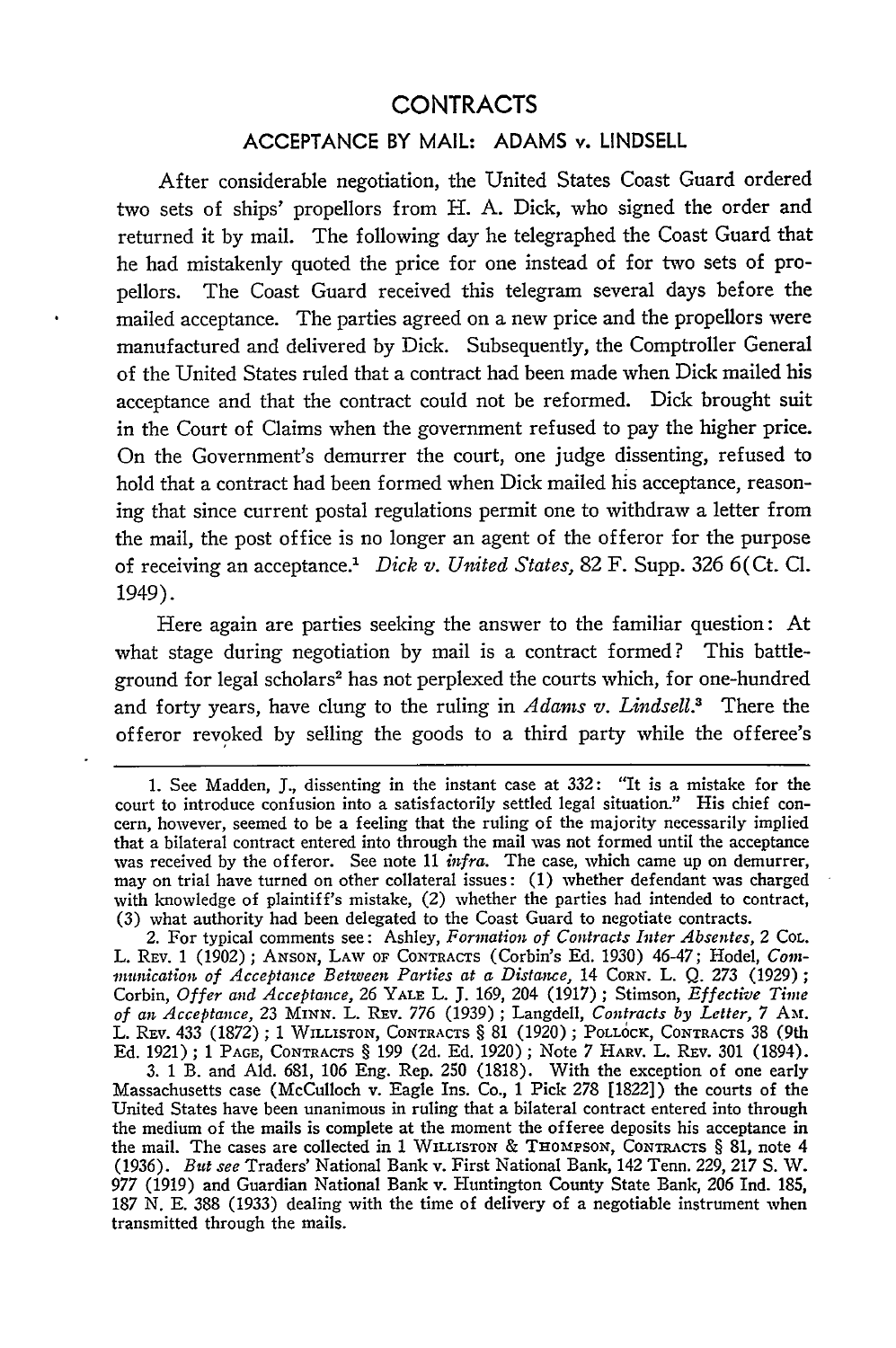#### *RECENT CASES*

acceptance was in the mail.<sup>4</sup> The court was doubtless influenced by a realization that, if commerce were to be facilitated and business to prosper, the of feree should be able to rely upon his acceptance as early as possible, thus encouraging him to execute the contract secure in the knowledge that his expectations would not be defeated by a withdrawal of the offer.<sup>5</sup> Opposing this result, however, was the legal doctrine that an "irrevocable offer was a legal impossibility," requiring the offeree and offeror to be bound simultaneously." This conflict was resolved by holding the bilateral contract to

4. The actual facts were that the offer, which was limited to "acceptance by return post," was misdirected and reached the offeree late. The offeree replied immediately, but by the time the acceptance had reached the offeror, he had sold the goods to another. The court ruled that the contract was complete at the moment the offeree mailed the acceptance. The decision of the court was, of course, shaped by the then existing subjective theory of contracts. A strict adherence to the subjective theory would have produced the absurd result that there would never be an actual simultaneous meeting of the minds (because of the time necessary for the delivery of correspondence) ; therefore contracts could not be completed with the parties at a distance. To meet this situation the court invented the doctrine of the continuing offer. If the offer could be considered as continuing and being reiterated every minute of its existence until accepted, then simultaneous identity of minds was achieved. Notice, however, that the court could explain their results only through the device of a fiction. Adams v. Lindsell, 1 B. & **Ald. 681, 106** Eng. Rep. **250 (1818).** It is interesting to note that under the objective theory of contracts the same result could be reached as in Adams v. Lindsell **by** holding that the mailing of tract. See Ashley, Formation of Contracts Inter Absentes, 2 CoL. L. REv. 1 (1902); Ashley, *Mutual Assent in Contracts,* 3 CoL. L. REv. 71 (1903) ; Ferson, *The Formation of Simple Contracts, 9* CoRN. L. Q. 402 (1924) ; Williston, *Mutual Assent in the Forination of Contracts,* 14 ILL. L. **REv.** 85 (1919).

5. See Household Fire Ins. Co. v. Grant, 4 Ex. D. 216, 224 (1878) where Thesiger, L. *J.* in arguing for early protection of the of feree states:

If the contract is not finally concluded, except in the event of the acceptance actually reaching the offeror  $\ldots$  considerable delay in commercial transactions, in which dispatch is, as a rule, of the greatest consequence, would be occasioned.

See also Harris' Case, L.R.7 Ch. 585, 594 (1872) where Mellish, L. **J.** says: I have been forcibly struck with the extraordinary and very mischievous consequences which would follow if it were held that an offer might be revoked at any time until the letter accepting it had actually been received. . **.** . Every day, I presume, there must be a large number of mercantile letters received which require to be acted upon immediately . . . The merchant writes an answer accepting the offer and goes that instant into the market and purchases the goods in order to enable him to fulfill the contract  $\dots$  but  $\dots$  if the person who has sent the offer . . . may at any time, before he has received the answer, revoke his offer, the consequences might be very serious for the merchant...

For reasons for protecting and an excellent definition of expectation interests see, Fuller & Perdue, *The Reliance Interest in Contract Damages, 46* YALE L. J. 52, 57-66 (1936).

6. The firmly established doctrine of consideration plays an important role here. The concept is that any offer may be freely revoked up until the time that the full consideration requested is received. Cooke v. Oxley, 3 T. R. **653** (1790) ; McGovney, *Irrevocable Offers,* 27 HARv. L. REv. 644 (1914); 1 ASHLEY, **THE** LAW OF CONTRACTS 26 (1911); 1 **LANGDELL, SUMMARY** OF **CONTRACTS** §178 (1880). The rule in some of the civil law countries is that an offer made by mail can not be revoked within a certain period fixed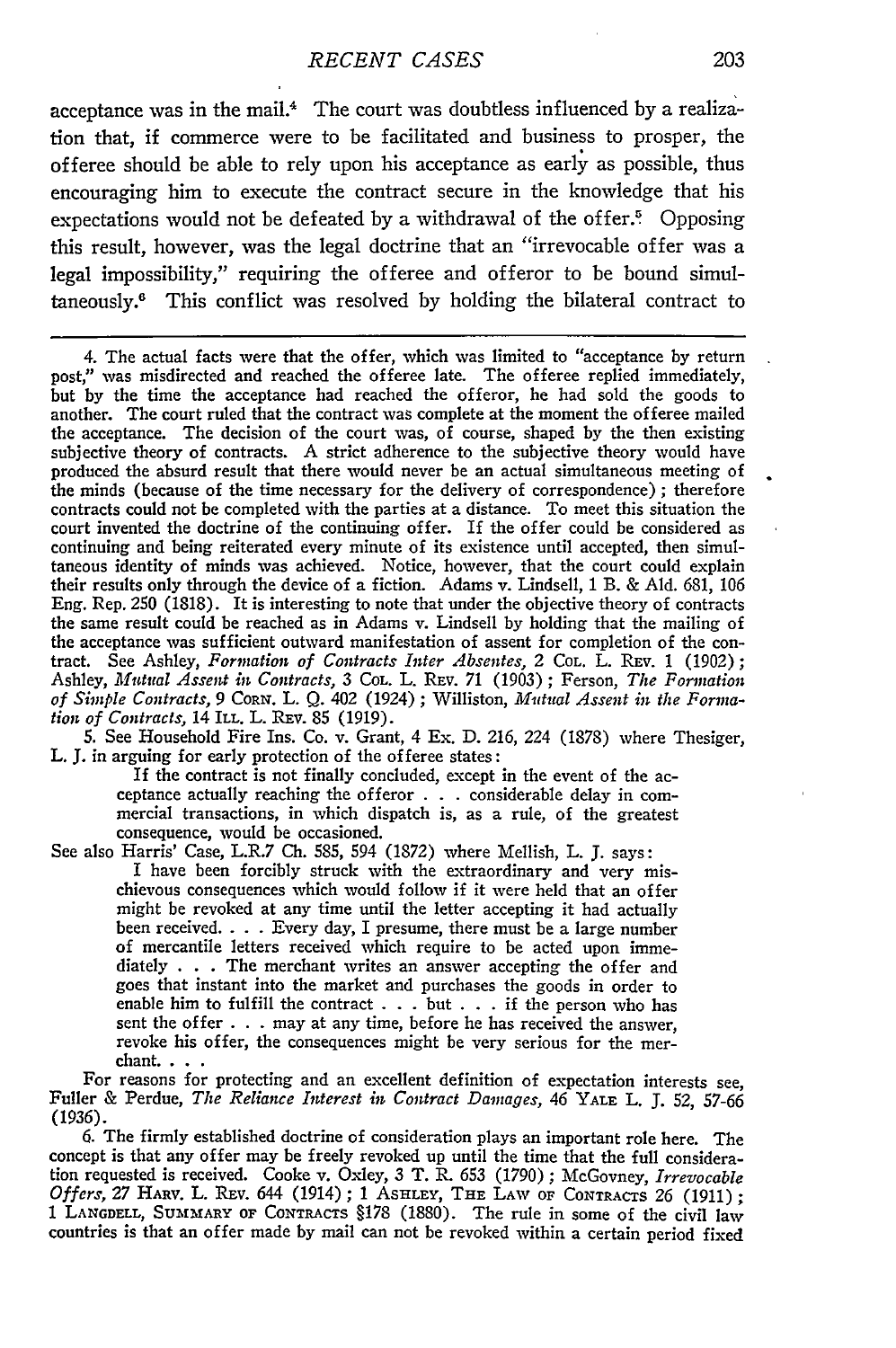be formed when the acceptance is mailed.?

Not challenged here is the application of the *Adams v. Lindsell* rule where an offeror attempts to revoke his offer after the acceptance has been mailed. But where the offeree withdraws or countermands his acceptance by communication reaching the offeror before the acceptance, as in the *Dick* case, the reasons behind *Adams v. Lindsell* disappear. The offeree, not desiring to rely upon his acceptance, has no interests needing protection. Nor has the offeror any interests requiring protection.8 Though the offeror is denied the opportunity to extend new offers after the acceptance has been mailed, this limitation is assumed by any offeror and is a restriction flowing from commercial practices. It does not result from reliance upon an offeree's acceptance because the offeror can have no knowledge of the acceptance until he has learned of the withdrawal. Yet, in this situation *Adams v. Lindsell* prohibits withdrawal by the offeree and extends unjustified protection to the offeror.

The rationale of the Court of Claims negativing the agency fiction,<sup>9</sup> while commendatory, is scarcely a satisfactory solution to the problem. The fiction was developed to achieve a mechanical solution and is not adapted to the realities of commercial transactions between distant parties. Yet, the obliteration of this fiction requires the innovation of an alternative theory of contract. The court failed to provide such assistance and say when a contract is formed, but contented itself with the declaration that the contract was not formed when the acceptance was mailed.<sup>10</sup> Presumably the court deemed it obvious that the contract was not completed until the acceptance

However, the consideration doctrine stood in the way of holding irrevocable an offer made neither for value nor under seal. . **.** . In this situation protection for the offeree could be attained only by the Adams v. Lindsell rule. This was the best solution that could be reconciled with the consideration doctrine.

**8.** See note 5 *supra.* Notice that fundamental to expectation interests is knowledge of the promise of another. Without such knowledge the interests cannot arise.

10. Dick v. United States, 82 F. Supp. *326,* 330 (1949).

by law regardless of whether any consideration has been received by the offeror. This concept has received legislative expression in Germany, France, Italy, Switzerland, and Japan. See Nussbaum, *Comparative Aspects of Anglo-American Offer-and-Acceptance Doctrine,* 36 COL. L. REv. 920, 922-23, N. 15-23 (1936). Anglo-American courts in the main still accept the "revocability doctrine" and have begun to modify it only in the field of unilateral contracts. See note 13 *infra.* 7. For the suggestion that this was somewhat of a compromise solution see Nussbaum,

*Comparative Aspects of the Anglo-American Offer-and-Acceptance Doctrine, 36* **COL.** L. REv. 920, **925** (1936) where it is said:

<sup>9.</sup> That the concept of agency as used here is artificial has been recognized by both the legal writers and the courts. *See* Henthorn v. Fraser, L. R. 2 Ch. 27, 33 (1892) **;** Bramwell, L. **J.** dissenting in Household Fire and Carriage Acc. Ins. Co., Ltd. v. Grant, 4 Ex. **D.** *216* (1879) ; Hodel, *Communication of Acceptance Between Parties at a Distance,* 15 CORN. L. Q. 273, 275 (1929) ; Stimson, *Effective Time of an Acceptance, 23* MINN. L. REv. *776,* 781 (1939).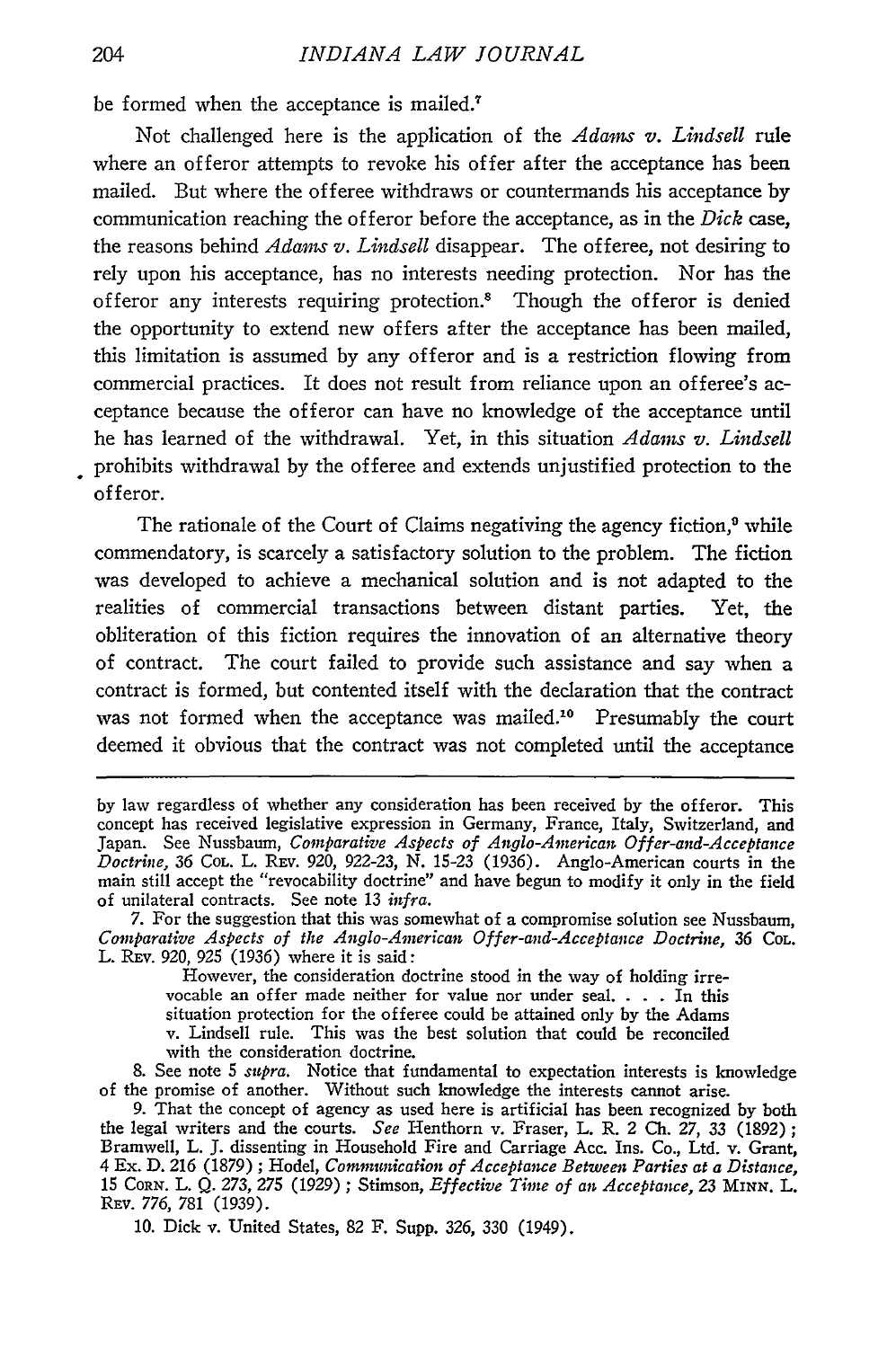was received by the offeror.<sup>11</sup> But this view fails to protect the legitimate expectancy of the of feree from revocation of the offer in the interim between posting and receipt of the acceptance, and frustrates the purpose of *Adams v. Lindsell.*

Modem contract thinking calls for a re-examination of the ancient dogma that an irrevocable offer is a legal impossibility. In recent years this doctrine has been modified **by** the Anglo-American courts. Despite theoretical difficulties,<sup>12</sup> the courts have protected the offeree's interest created through part performance of a unilateral contract, **by** holding the offer irrevocable for a reasonable time.<sup>13</sup> Yet even after partial performance the offeree is not bound to complete performance but may withdraw providing he injures no interest of the offeror in so doing.14 The most satisfactory solution would

12. 1 WALD'S **POLLOcK** 34, n. 39 **(3d** ed., Williston, 1906):

On principle it is hard to see why the offeror may not revoke his offer. He cannot be said to have already contracted, because **by** the terms of his offer he was only to be bound if something was done, and it has not as yet been done, though it has been begun. Moreover, it may never be done, for the promisee has made no promise to complete the act and may cease performance at his pleasure. To deny the offeror the right to revoke is, therefore, in effect to hold the promise of one contracting party binding though the other party is neither bound to perform nor has actually performed the requested consideration. The practical hardship of allowing revocation under such circumstances is all that can make the decision of the question doubtful.

*See also* McGovney, *Irrevocable Offers,* 27 HARV. L. REv. 644, 654 (1914) ; Levinsohn, *Mutual Assent in Califonia,* 2 CALIF. L. REv. 345, 358 (1914) ; Wormser, *Unilateral Contracts,* 26 YALE L. J. 136 (1916).

13. This rule resulted from the realization that strict adherence to the revocability doctrine creates undue hardship on the offeree in the case of unilateral contracts where the offeree has partially performed the requested act and the offeror attempts to with-

draw his offer. *See* Ruess v. Baron, 217 Cal. 83, 10 P.2d 518, 519 (1932) **:** The growing tendency among American Courts, working through the medium of the litigated cases, has been to ameliorate the hardships inherent in holding that such an offer may be revoked at any time before full performance and to hold that such an offer cannot be revoked after the offeree has done some substantial act looking to performance.

See also Los Angeles Traction Co. v. Wilshire *et al.,* 135 Cal. 654, 67 Pac. 1086 (1902); Wachtel v. National Alfalfa Journal Co., 190 Iowa 1293, 176 N. W. 801 (1920); RESTATEMENT, CONTRACTS §45 (1932) ; Ballantine, *Acceptance of Offers for Unilateral .Contracts by Partial Performance of Service Requested,* 5 **MINN.** L. REv. 213 (1934); Ashley, *Consideration Other Than a Counter Promise*, 23 HARV. L. REV. 159 (1909).

14. 1 WILISTON & **THaomPsoN,** CONTRACTS § **60** (1936) **;** Plumb v. Campbell, 129 III. 101, 18 N. E. **790** (1888). **RESTATEMENT,** CONTRACTS § 45 (1932) **:**

If an offer for a unilateral contract is made, and part of the con- sideration requested in the offer is given or tendered by the offeree in response thereto, the offeror is *bound by a contract,* the duty of which is conditional on the full consideration being given or tendered within the

 $\mathbf{s}^{(2)}$ 

<sup>11.</sup> This assumption was made **by** Madden **J.** dissenting in the instant case at 332: The court's decision would mean, quite certainly, that a contractor who had mailed his acceptance of an offer made to him **by** the Government would still be subject to losing his contract if the Government should, before it receives his letter of acceptance, telephone or telegraph him withdrawing the offer.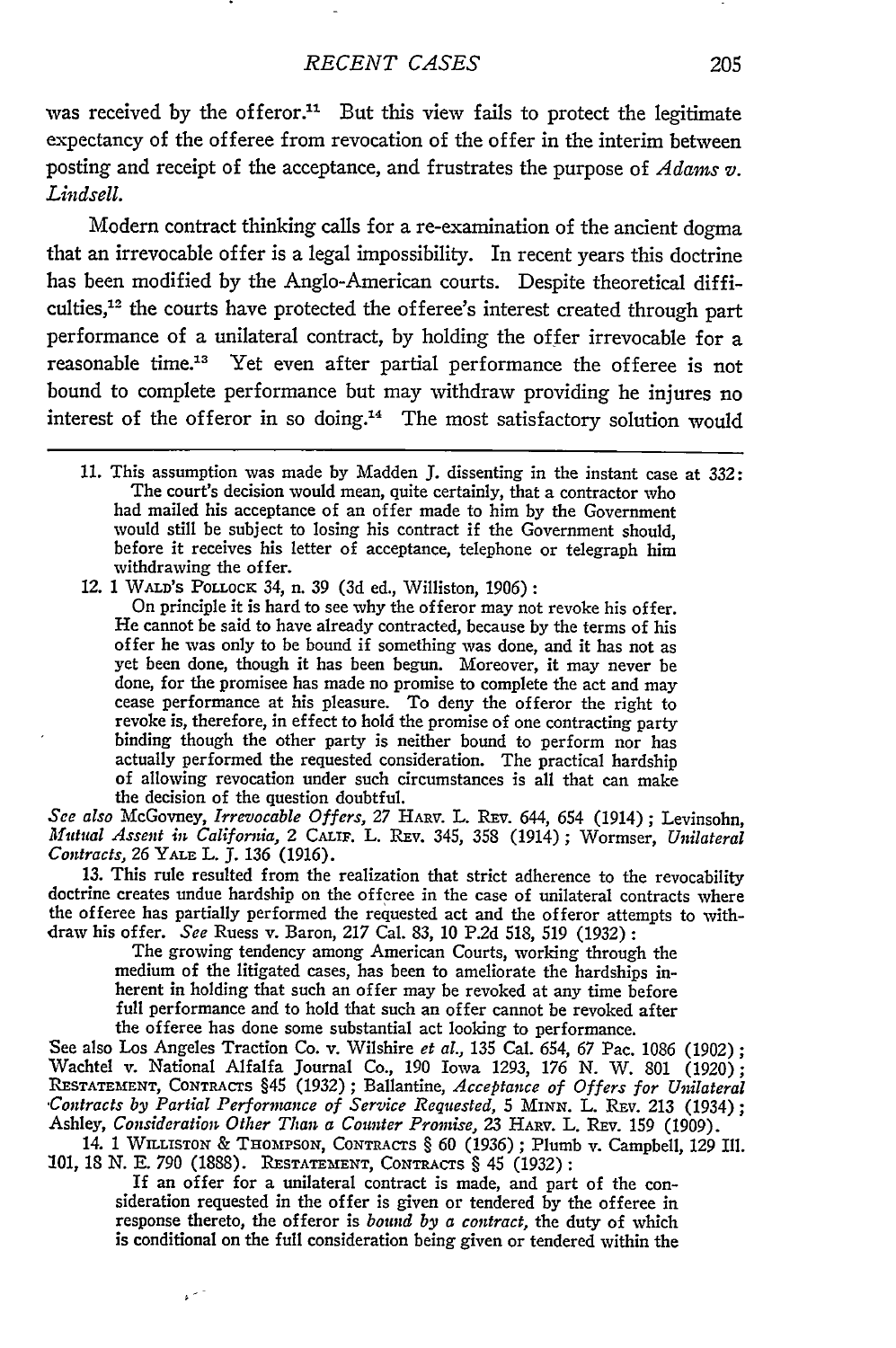be to extend to bilateral contracts this "part performance" concept. The problems in unilateral and bilateral offers are analogous: i.e., how to protect the interest created by the offeree in himself when he accepts an offer. The interests of the bilateral-offeree can be adequately protected by holding the mailing of the acceptance to be sufficient part performance to render the offer irrevocable for a reasonable time.15 Continuing the analogy to the unilateral-offeree, the bilateral-offeree would likewise be free to withdraw his acceptance prior to receipt of it by the offeror, if in so doing no interest of the offeror is injured.16 Such a solution would succeed where both *Adams v. Lindsell* and the "complete on receipt" rules fail. The interests of the

15. Note that in the civil law countries an offer made through the mails is irrevocable *when made* (Nussbaum, *Comparative Aspects of the Anglo-American Offer-and-Acceptance Doctrne,* 36 COL. L. REv. 920 [1936]) **;** here the offer is not irrevocable until the acceptance is mailed. This difference is necessitated by the doctrine of consideration which governs the Anglo-American courts. Consideration can be found here in the change of position of the offeree in the act of mailing the acceptance. As in the case of unilateral contracts, the time during which the offer is to remain irrevocable must be a "reasonable time." RESTATEMENT, CONTRACTS  $\S$  45 (1932). The test here of what is a reasonable time would seem to be the time necessary the offeror under normal conditions of the 'mail. Further, the offeror's duty of performance would be conditional on full consideration being given, i.e. delivery of the letter of acceptance. Under this limitation the risk of loss or delay of the letter in the mail is placed on the offeree. Cf. **UNIFORM** COMMERCIAL **CODE** § 2-206 (3) and comment 3 (May 1949).

16. Pollock would agree with this position. See WALD'S POLLOCK 37 (3d ed., Williston, 1906) where it is stated:

It appears just and expedient, as concerning the accepting party's rights, that the acceptance should date from the time when he has done all he can to accept, by putting his affirmative answer in a determinate course of transmission to the proposer. From that time he must be free to act on the confract as valid, and disregard any revocation that reaches him afterwards. Hence the conclusion is suggested that at this point the contract is irrevocable and absolute. But are we to hold it absolute for all purposes? Shall the proposer be bound, though, without any default of his own, the acceptance never reaches him? Shall the Acceptor re- main bound, though he should afterwards dispatch a revocation which arrives with or even before the acceptance? The first question is answered by our Courts in the affirmative; the second is still open. On principle a negative answer to both would seem more reasonable. The proposer cannot, at all events, act on the contract before the acceptance is communicated to him; as against him, therefore, a revocation should be in time if it reaches him together with or before the original acceptance, whatever the relative times of their dispatch. On the other hand, it seems not reasonable that he should be bound by an acceptance that he never receives. He has no means of making sure whether or when his proposal has been received, or whether it is accepted or not, for the other party need not answer at all. The acceptor might more reasonably be left to take the more avoidable risk of his acceptance miscarrying.

time stated in the offer, or, if no time is stated therein, within a reasonable time.

*But see* 3 PROCEEDINGS A.L.I. 256 (1929) where Professor Williston stated that he interpreted § 45 of the Restatement to mean only that the offer should be irrevocable, and apparently it was with this understanding that § 45 was incorporated into the Restatement.